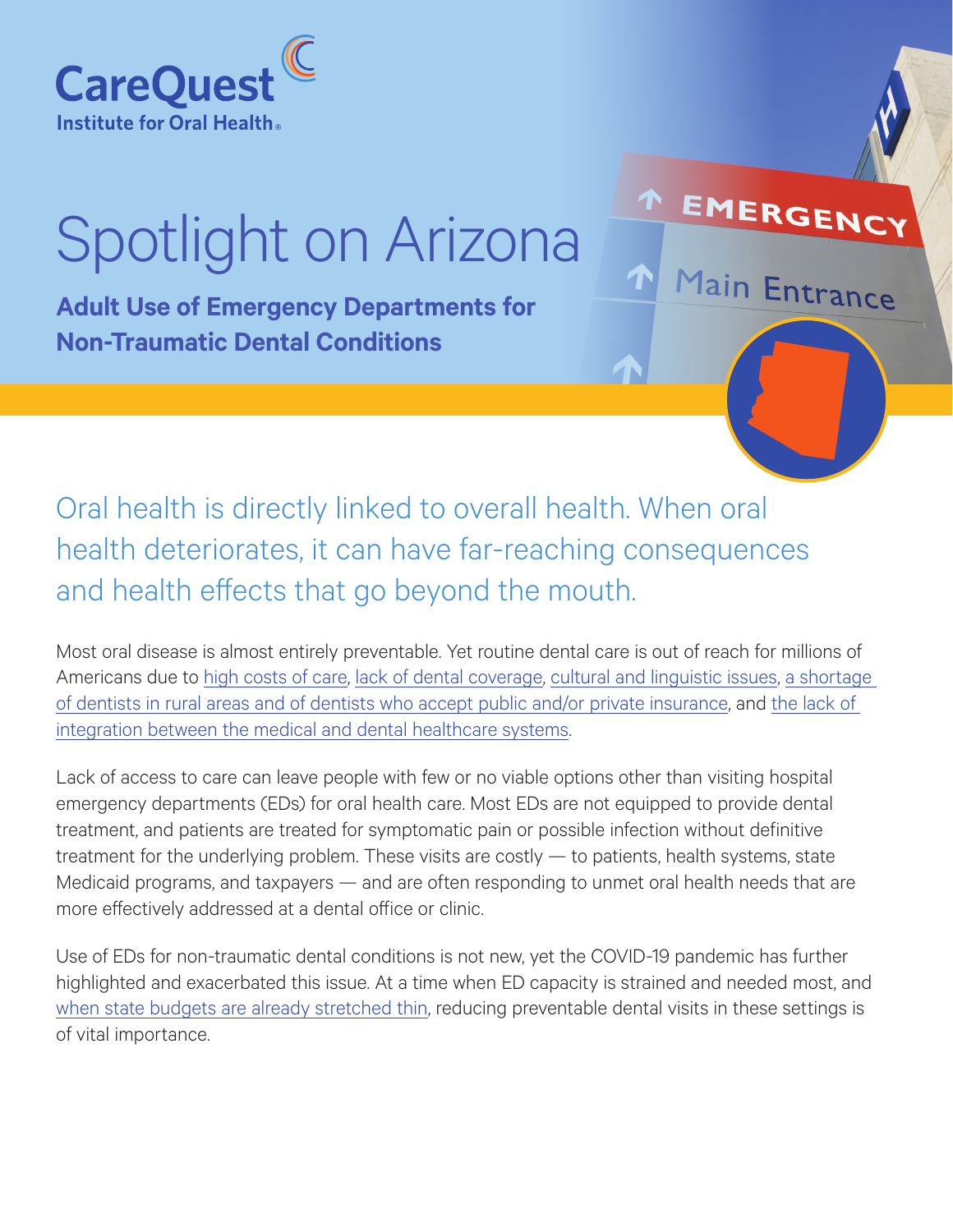# Arizona at a Glance

| Total Medicaid/CHIP Enrollment (July 2021)  2,265,762 |  |
|-------------------------------------------------------|--|

# [Medicaid Enrollment by Gender](https://azahcccs.gov/Resources/Downloads/PopulationStatistics/2021/July/AHCCCS_Demographics.pdf)

[\(July 2021\)](https://azahcccs.gov/Resources/Downloads/PopulationStatistics/2021/July/AHCCCS_Demographics.pdf)

**Female** . . . . . . . **53.6% Male** . . . . . . . . . . **46.4%**

# [Medicaid Enrollment by Age](https://azahcccs.gov/Resources/Downloads/PopulationStatistics/2021/July/AHCCCS_Demographics.pdf)  [\(July 2021\)1](https://azahcccs.gov/Resources/Downloads/PopulationStatistics/2021/July/AHCCCS_Demographics.pdf)

**0-17** . . . . . . . . **851,574 18-21** . . . . . . . . . **153,883 22-64** . . . . . . **1,049,618 65-79** . . . . . . . **109,090 80+** . . . . . . . . . **28,635**

# [Medicaid Enrollment by Race](https://www.azahcccs.gov/Resources/Downloads/PopulationStatistics/2021/Apr/AHCCCS_Demographics.pdf) [\(April 2021\)](https://www.azahcccs.gov/Resources/Downloads/PopulationStatistics/2021/Apr/AHCCCS_Demographics.pdf)

| American Indian/Alaska Native8.38%                       |  |
|----------------------------------------------------------|--|
|                                                          |  |
| Black/African American 7.72%                             |  |
| Caucasian/White45.19%                                    |  |
| Native Hawaiian/Other Pacific Islander0.38% <sup>3</sup> |  |
| Other/Unknown/Unspecified35.8%                           |  |

# [Medicaid Enrollment Ethnicity](https://www.azahcccs.gov/Resources/Downloads/PopulationStatistics/2021/Apr/AHCCCS_Demographics.pdf)  [\(April 2021\)](https://www.azahcccs.gov/Resources/Downloads/PopulationStatistics/2021/Apr/AHCCCS_Demographics.pdf)

| Not Hispanic, Latino, or Spanish15.25%         |  |
|------------------------------------------------|--|
| <b>Mexican/Mexican American/Chicano 25.62%</b> |  |
|                                                |  |
| Other/Hispanic or Latino Unknown 9.25%         |  |
| <b>Ethnicity Unspecified 44.33%</b>            |  |
| Ethnicity Unknown 5.05%                        |  |

## Level of Medicaid Adult Dental Benefit<sup>4</sup>

# **[Emergency Only](https://www.chcs.org/media/Adult-Oral-Health-Fact-Sheet_091519.pdf)**<sup>5</sup>

### Dental Health Professional Shortage Areas (DHPSA)6

| Total number of residents living in a DHPSA2,340,8158 |  |  |  |
|-------------------------------------------------------|--|--|--|

- *1. Please note that the figure included under 'Medicaid Enrollment by Age' differs from the 'Total Medicaid/CHIP Enrollment' figure because Arizona's Medicaid Program, Arizona Health Care Cost Containment System (AHCCCS) does not include SLMB enrollees due to the timing of reports.*
- *2. "Asian" category includes the following racial groups identified by Arizona's Medicaid Program, Arizona Health Care Cost Containment System (AHCCCS): Asian Indian, Chinese, Filipino, Japanese, Korean, Vietnamese, Other Asian, Asian Unknown.*
- *3. "Native Hawaiian/Other Pacific Islander" category includes the following racial groups identified by AHCCCS: Asian/Pacific Island, Native Hawaiian, Samoan, Guam/Chamorro; Native Hawaiian/Other Pacific Island; Other Pacific Island.*
- *4. An emergency-only Medicaid adult dental benefit is defined as one that provides coverage for pain relief under defined emergency situations. [https://www.ada.org/~/media/](https://www.ada.org/~/media/ADA/Science%20and%20Research/HPI/Files/WhitePaper_0721.pdf) [ADA/Science%20and%20Research/HPI/Files/WhitePaper\\_0721.pdf](https://www.ada.org/~/media/ADA/Science%20and%20Research/HPI/Files/WhitePaper_0721.pdf)*
- *5. AHCCCS provides up to \$1,000 per year for emergency dental care and extractions for adults ages 21 and older, and an additional \$1,000 for elderly and disabled adults enrolled in the Arizona Long Term Care Services (ALTCS) program.*
- *6. "Dental" is one of three categories of Health Professional Shortage Areas (HPSA) designations. HPSA designations are used to identify areas and population groups within the US that are experiencing a shortage of health professionals, and is determined by the number of health professionals relative to the population with consideration of high need. Federal regulations stipulate that, in order to be considered as having a shortage of dental providers, an area must have a population-to-provider ratio of at least 5,000 to 1 (4,000 to 1 if there are unusually high needs in the community).*
- *7. Bureau of Health Workforce, Health Resources and Services Administration (HRSA), U.S. Department of Health and Human Services, Designated Health Professional Shortage Areas Statistics: Designated HPSA Quarterly Summary, as of June 30, 2021.*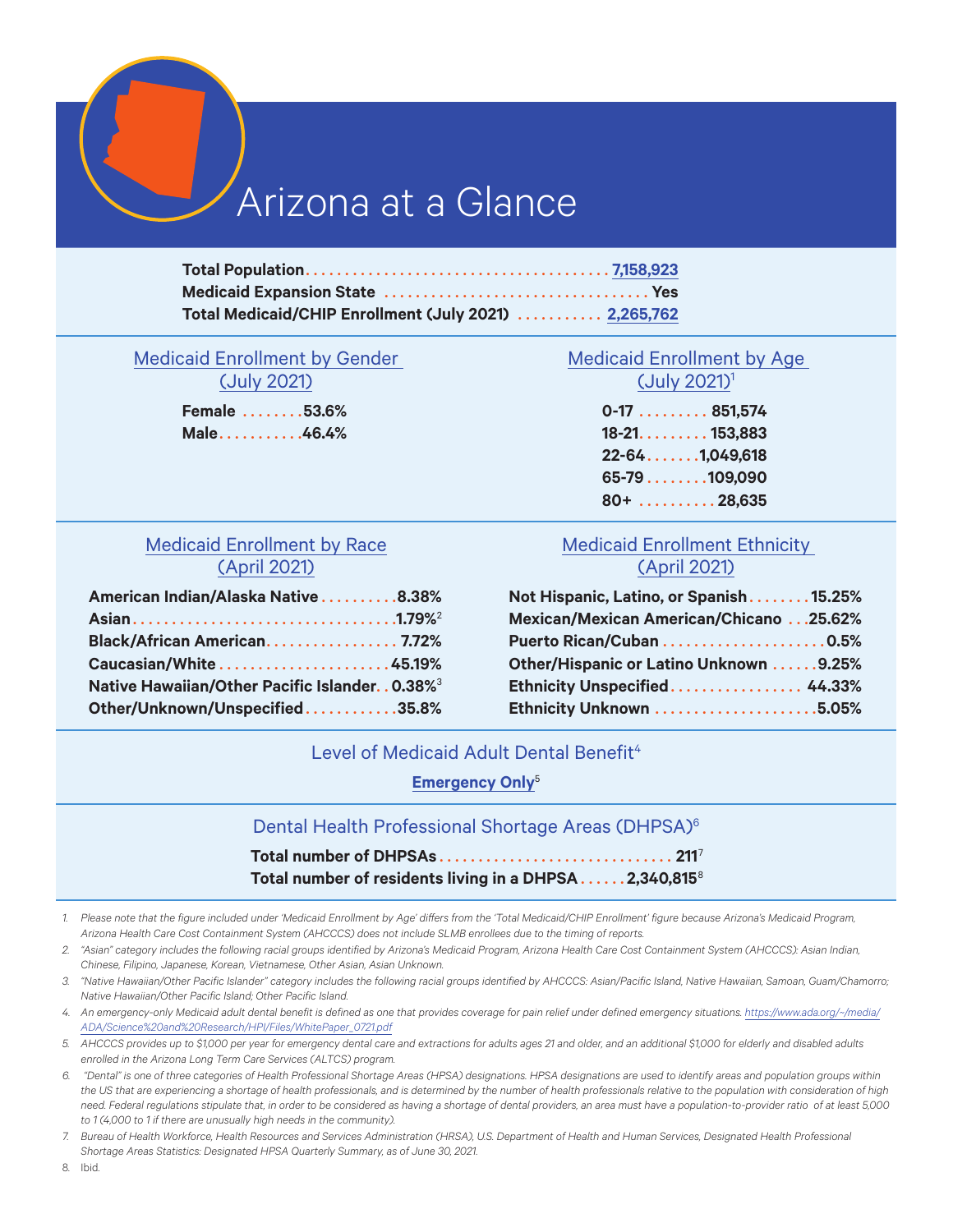# **Emergency Department Use for Non-Traumatic Dental Conditions (NTDCs):**  *What it is and why it is insufficient*

[While many EDs are equipped to provide care for dental trauma, most](https://onlinelibrary.wiley.com/doi/10.1111/jphd.12458)  [do not have adequate staff or equipment to evaluate, diagnose, and treat](https://onlinelibrary.wiley.com/doi/10.1111/jphd.12458)  [non-traumatic dental conditions.](https://onlinelibrary.wiley.com/doi/10.1111/jphd.12458) As a result, EDs focus on managing pain or infections rather than addressing the cause of the dental problem. Furthermore, EDs often lack systems for oral health provider referrals, leaving many patients to return to the ED again for treatment.

In most cases, patients would be better served in an office or clinic setting. In fact, research indicates that nearly [79% of ED visits for NTDCs could have](https://www.ada.org/~/media/ADA/Science and Research/HPI/Files/HPIBrief_0814_1.ashx)  [been addressed in a dental office.](https://www.ada.org/~/media/ADA/Science and Research/HPI/Files/HPIBrief_0814_1.ashx)

Care received in the ED is expensive, and [state Medicaid programs and the](https://www.carequest.org/education/resource-library/healthy-mouths-why-they-matter-adults-and-state)  [uninsured largely bear the costs](https://www.carequest.org/education/resource-library/healthy-mouths-why-they-matter-adults-and-state). Most patient needs could be addressed at a dental office or clinic at a much lower cost.

# **Use of Emergency Departments for NTDCs** *By age and race*

Every **[15 seconds](https://www.ada.org/~/media/ADA/Science and Research/HPI/Files/HPIgraphic_0420_1.pdf?la=en)** in the U.S., an individual **visits an ED for a dental condition**.

**Dental trauma** is an injury to the teeth, gums, or nearby tissue including the lips and tongue.

**Non-traumatic dental conditions** are dental issues that would ordinarily not require care in an ED.

# **In Arizona**

Adults ages **25–34** have the **highest rate of ED use** among all age groups for NTDCs with **94.6 visits per 10,000** people. Adults ages **25–34** enrolled in Medicaid in Arizona make up **66.7% of all ED visits**  for NTDCs compared to **43.7% of adults** within the same age group nationally.

Adults ages **65 and older** have the **lowest rate of ED use** for NTDCs across all age groups, with **15.8 visits per 10,000** people. Among this age group, adults enrolled in Medicare in Arizona make up **86.6% of all ED visits** for NTDCs (compared to 84.2% nationally).

#### **Non-Traumatic Dental Care Visits to Hospital EDs by Age Group and Primary Payers Group:**  *Arizona 2017–2019 vs. National 2017–2018*

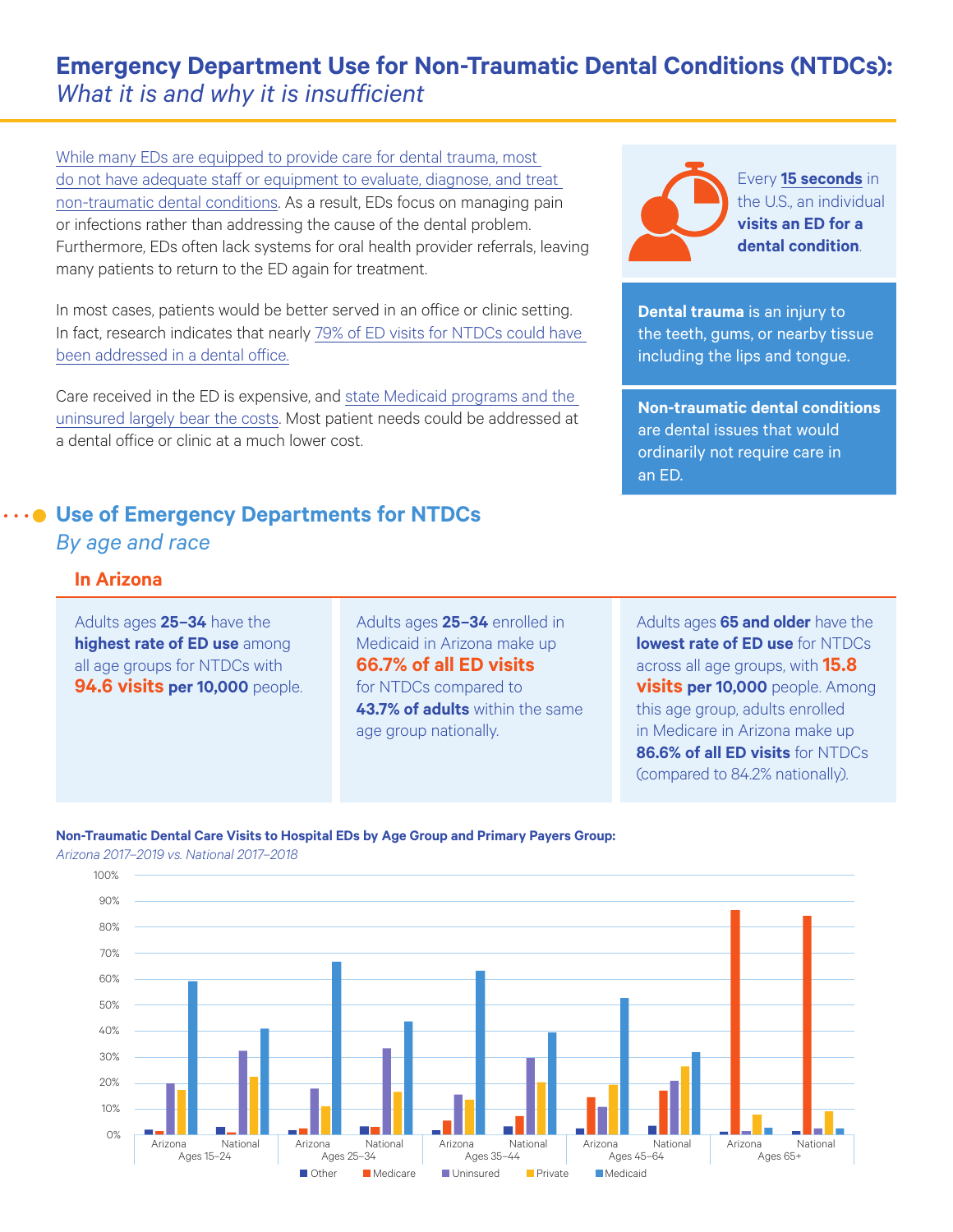**Black residents of all ages** in Arizona have the **highest rate of ED use** for NTDCs, with **125.1 visits per 10,000** people. This is nearly three (2.83) times higher than the rate for white residents (44.2 visits) and more than 3.2 times higher than the rate for Hispanic residents (38.5 visits) in Arizona.

Across all racial groups, **women ages 25–34** in Arizona have the **highest rates of ED use** for NTDCs. **Black women ages 25–34** in Arizona have the **highest rates of all** with **296.2 per 10,000 visits**.

#### **Rate of ED visits for NTDCs per 10,000 people**

*Ages 25-34 in Arizona*

|                 | <b>Male</b> | <b>Female</b> |
|-----------------|-------------|---------------|
| <b>White</b>    | 102.9       | 121.9         |
| <b>Black</b>    | 232.1       | 296.2         |
| <b>Hispanic</b> | 56.8        | 77.1          |
| <b>Other</b>    | 25.6        | 41.4          |
|                 |             |               |

# **Rates of Visits to Hospital EDs for NTDCs by Race, Sex, and Age per 10,000 people:**

*Arizona 2017–2019*



# **Use of Emergency Departments for NTDCs**

*By insurance coverage status*

**Adults enrolled in Medicaid and those without insurance** are the **most likely to seek dental care through EDs** for NTDCs.

Nationally, nearly **7 in 10 ED visits** for NTDCs among patients **ages 21–64** were made by those **enrolled in Medicaid** (39.5%) or those who were **uninsured** (29.4%).9



In comparison, **20.5% of all ED visits** nationally for this same age group were made by adults with **private insurance**.

In Arizona, nearly **8 in 10 ED visits** for NTDCs among patients age 21–64 were made by adults **enrolled in Medicaid** (61.4%) or who were **uninsured** (15.7%). By comparison, **14.5% of all ED visits** for this same age group were made by adults in Arizona with **private insurance**.

9. Please see *Charges and Payers* tab within the [HCUP Dashboard](https://public.tableau.com/app/profile/dentaquest.partnership/viz/DQHCUPEDVisitsforNTDCs/ChargesandPayers). Users may adjust the age range displayed in the *Average Charge by Insurance, % of Visits by Insurance, % of Total Charges by Insurance* tables.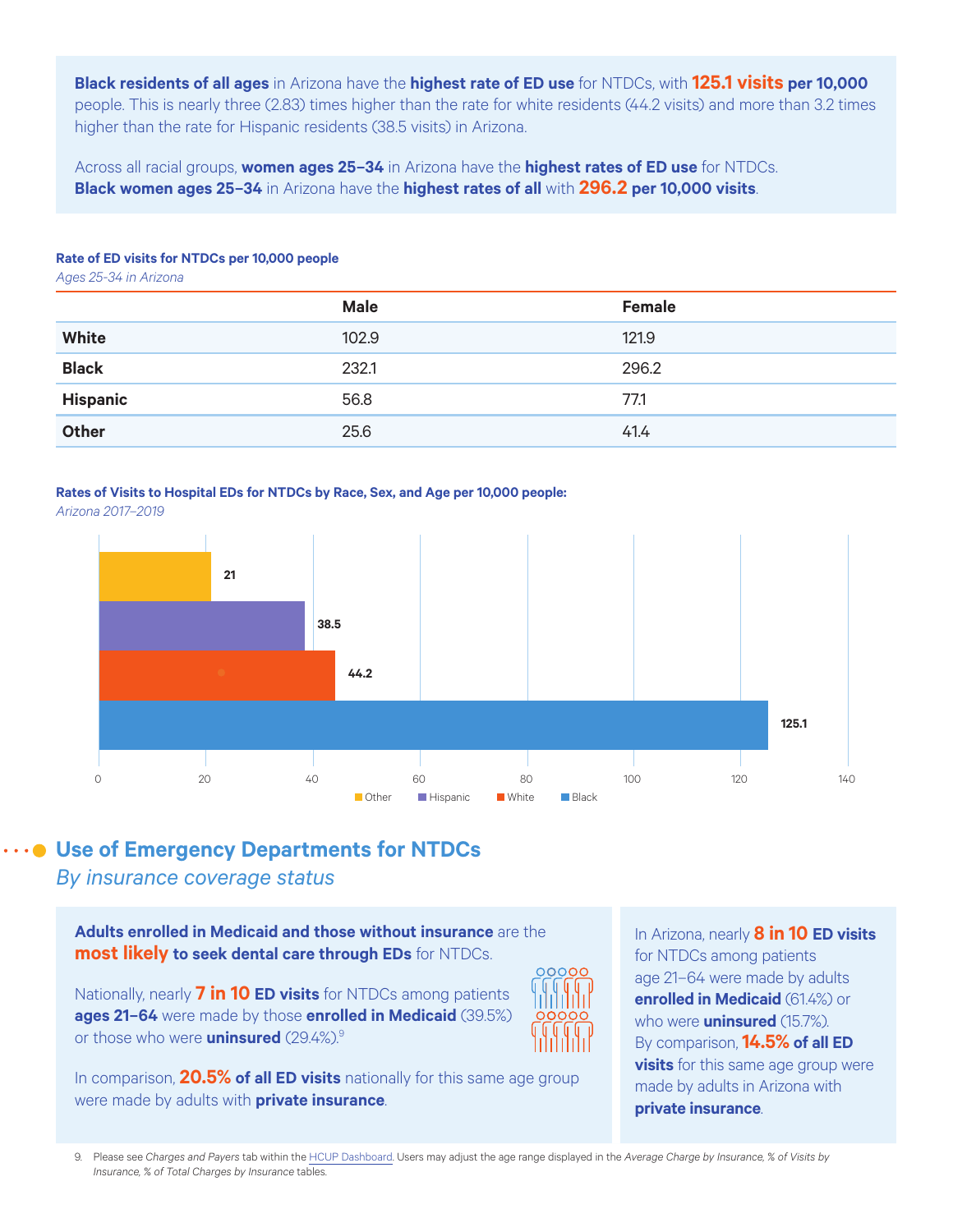# **Use of Emergency Departments for NTDCs**  *The high cost of care*

# Costs vary widely by insurance status.

Nationally, **patients with Medicaid ages 21–64** make up **39.5% of all ED visits** for NTDCs and account for **33.9% of all costs**. The average charge per visit for patients with Medicaid is \$1,400.

• In Arizona, patients with Medicaid ages 21–64 make up **61.4% of all ED visits** for NTDCs and account for **56.7% of all costs**. The average charge per visit for patients with Medicaid is \$2,100.

Although patients ages 21 and older with Medicare represent a smaller portion of ED visits for NTDCs (11.6% nationally and 12.3% in Arizona), **Medicare pays the most for their dental care**.

• The **average national charge** for an adult with Medicare is **\$2,000**, compared with **\$3,400 in Arizona**.

Nationally, the **average charge for an ED visit** for NTDC across all ages and insurance status is **\$1,520**.

In Arizona, the average charge is **\$2,251**.

Meanwhile, a [similar visit to a dental](http://www.ada.org/~/media/ADA/Public Programs/Files/ER_Utilization_Issues_Flyer.ashx)  [office or clinic for dental pain](http://www.ada.org/~/media/ADA/Public Programs/Files/ER_Utilization_Issues_Flyer.ashx)  [typically costs](http://www.ada.org/~/media/ADA/Public Programs/Files/ER_Utilization_Issues_Flyer.ashx) **\$90-200**.

# **Did you know?**

Medicare coverage is available for adults age 65 and older and certain younger people with disabilities. The program covers 60 million people, yet it does not include a dental benefit. As a result, **2/3 of enrollees lack coverage for oral health care**.

### **Percentage of Visits to Hospital EDs for Non-Traumatic Dental Conditions and Average Charge by Insurance** *Ages 21–64*

*Arizona (2017–2019) vs. National (2017–2018)*

|                  | <b>Percent of Visits by Insurance</b> |                 | <b>Average Charge by Insurance</b> |                 |
|------------------|---------------------------------------|-----------------|------------------------------------|-----------------|
|                  | <b>Arizona</b>                        | <b>National</b> | <b>Arizona</b>                     | <b>National</b> |
| <b>Other</b>     | 2.1%                                  | 3.4%            | \$2,800                            | \$1,700         |
| <b>Medicare</b>  | 6.3%                                  | 7.2%            | \$2,700                            | \$1,600         |
| <b>Uninsured</b> | 15.7%                                 | 29.4%           | \$2,000                            | \$1,500         |
| <b>Private</b>   | 14.5%                                 | 20.5%           | \$2,900                            | \$1,700         |
| <b>Medicaid</b>  | 61.4%                                 | 39.5%           | \$2,100                            | \$1,400         |

# **Use of Emergency Departments for NTDCs**  *Reasons for ED visits*



Children and adults seek care in EDs for a variety of dental concerns and problems. **The most common dental problems across all ages are abscess dental caries/decay, jaw pain,** and other problems within the mouth.